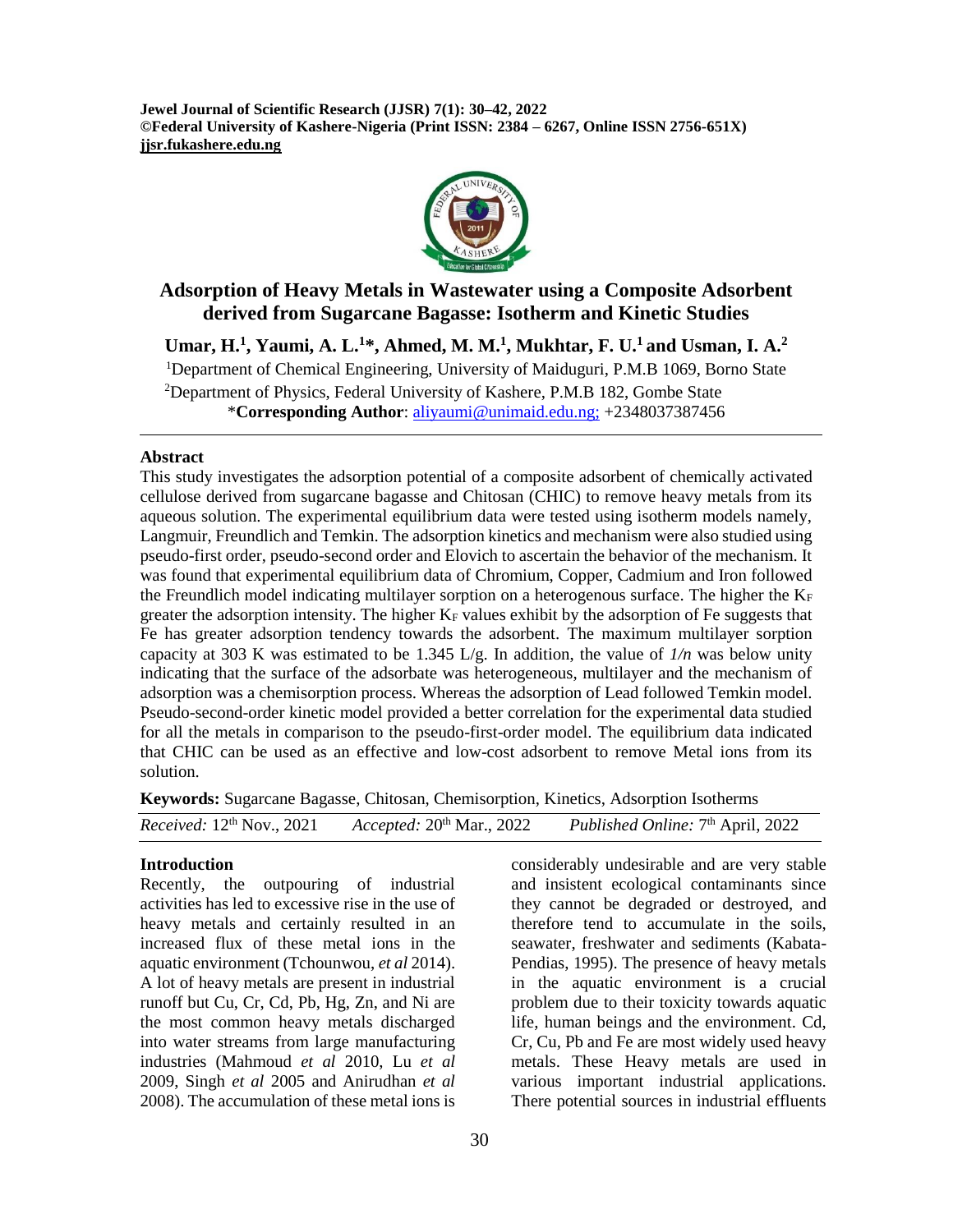include metal cleaning and plating baths, fertilizer, refineries, paints and pigments, municipal and storm water run-off, etc (Anirudhan *et al,* 2008, Zhu *et al,* 2009, Ozer *et al*, 2004, Yao *et al,* 2010). Ingestion and accumulation of metal ions by human beings leads to a lot of health-related issues, such as hepatic and renal damage, central nervous system and possible necrotic changes in the liver and kidney (Hassan *et al*., 2017).

Nevertheless, numerous research works has been directed to develop a simple, cheap and highly operative water purification process that will help in reducing the risk of water borne diseases in most developing countries. Therefore, removal of metal ions from effluents is essential not only to protect the water sources but also for the protection of human health (Liu *et al*, 2018). Heavy metal removal from effluent can be achieved using conventional processes such as (chemical precipitation, coagulation, Ion-exchange etc.) or physiochemical process and adsorption (Ali and Gupta, 2006). Of all the treatment methods mentioned, bio sorption had been reported as an efficient method for the removal of heavy metals from aqueous solution because of their effectiveness even at low concentration, Bio-sorption of heavy metals using adsorbent materials is an example of physiochemical processes (Sud, *et al*, 2008).

Recent studies on bio-sorption have shown that common agricultural wastes can be used as potential bio-sorbents for the removal of heavy metals (Khatoon and Rai, 2016). Agricultural waste materials being economic and ecofriendly due to their unique chemical composition, availability in abundance, renewable by nature, low cost and high efficiency, seem to be feasible option as biosorbents for heavy metal removal (Chowdhury *et al,* 2011).

Sugarcane (*Saccharum officinarum*) is a widely cultivated tropical plant species in some part of Nigeria. It is considered one of the underutilized agricultural wastes compared to other numerous biomass-based adsorbent which have received much attention (Ezeonuegbu *et al.,* 2021). In northern part of Nigeria, many farmers cultivate sugarcane as

means of livelihood. These sugarcanes are sold to sugar refinery or individuals in communities, markets, villages and to other parts of the country. The bagasse from these canes after chewed or refined are usually thrown away as waste, littering the environment.

Kinetic modeling for adsorption processes involves studying the rate of adsorption of a species under particular condition before attaining equilibrium, it involves studying the mechanisms of the adsorption processes (Lima *et al* 2015). At equilibrium, adsorption and desorption processes are balanced. The mechanisms involved in this process is of great importance in designing adsorption system that make use of such adsorbents (Lima *et al* 2015). It is very important to evaluate the adsorption equilibrium and dynamics characteristics by using theoretical models in order to design and control the adsorption process units. Through this study, this "waste" was channeled into the useful purpose of biosorption due to its availability and low cost. In this study, a composite adsorbent was developed for the removal of heavy metals in wastewater using chemically activated cellulose derived from sugarcane bagasse (SCB) and Chitosan. In addition, the kinetics of the adsorption process was examined to understand the biosorption mechanism of the process.

# **Materials and Methods**

## **Precursor preparation**

Sugarcane bagasse (agro-waste) was sourced from a local market in Maiduguri, Borno State (Gamboru Market Maiduguri Metropolitan Council L.G.A) Bagasse was dried in oven at 105°C for 3 h and stored at room temperature in airtight polybag. While chitosan was commercially obtained Ali expresses online shopping mall.

## **Preparation of adsorbent**

Chemically activated cellulose was extracted by sequence of chemical treatments such as alkali treatment, bleaching treatment and acid hydrolysis. The chopped, ground sugarcane Bagasse was subjected to alkali treatment with 4 wt. % NaOH at 80°C for one hour. The insoluble sugarcane Bagasse residue was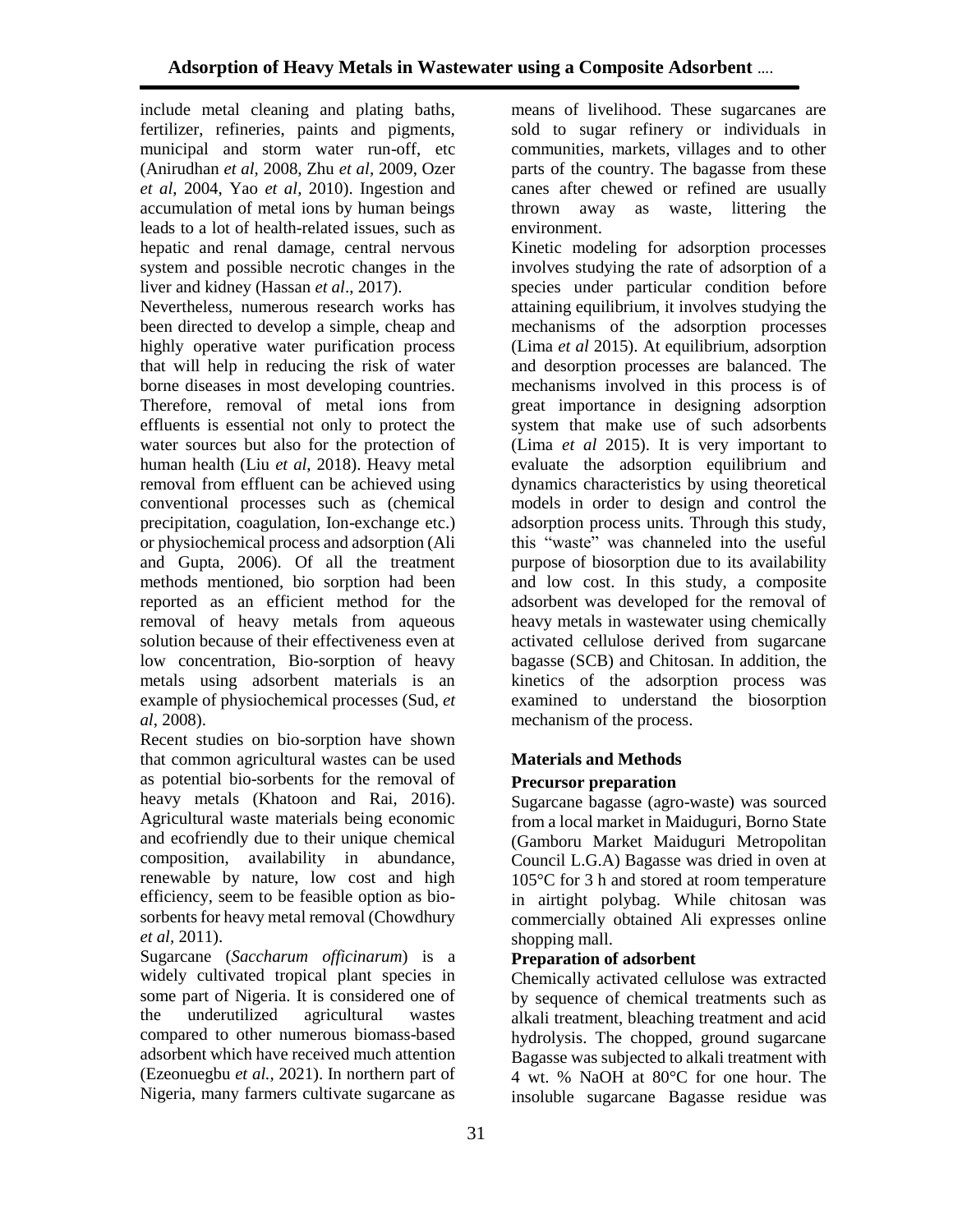filtered and washed with distilled water. The alkali treatment was given to obtain a purified cellulose by removing hemicelluloses and lignin. Following the alkali treatment, the bleaching process was carried out with 5wt. % sodium chlorite solution at 80ºC for 2 h. The mixture was allowed to cool and was filtered using distilled water. The bleaching process was repeated four to five times. The acid hydrolysis was conducted by adding 25 g fibers in 500 mL of 60% w/w  $H<sub>2</sub>SO<sub>4</sub>$  solution at 45ºC under vigorous stirring for 60 min. The hydrolyzed Material was washed by centrifugation at 10,000 rpm for 15 min the supernatant was discarded. The sediment was dispersed in distilled water. The centrifugation step was repeated several times until a constant pH in the range of 7 is reached. The resulting suspension was then sonicated for 10 min in an ice bath. The aqueous suspension produced was stored in a refrigerator at  $4^{\circ}$ C to freeze dry for further use. After obtaining the Chemically Activated Cellulose (CAC) the material was hybridized with Chitosan to form a composite material given an acronym called CHIC.

### **Heavy Metals Adsorption Experiment**

The Adsorption Experiments were performed co-currently for all the heavy metals in a series of flasks containing 50 ml solutions of metal ions at desired concentrations and adsorbent dosages. The mixtures were agitated for 120 min at 250 rpm using a shaker mixer Edibon model. The resulting mixtures were filtered, and the concentrations of heavy metals were determined using AAS Atomic Absorption Spectrometer model iCE 3300 Double Beam AA Spectrometer with 100 mm Universal Burner. The effect of adsorbent dosage ranged from 0.1 to 1.2 g on the metal adsorption was studied. The initial concentration used was 50- 500 mg/L. The effect of pH on heavy metal adsorption was investigated at pH values from 6 to 8, adjusted either with 1 M HCl or 1 M NaOH using a pH meter, to monitor the change. In addition, the contact time was varied between 20 min and 180 min. The effect of temperature was studied from 25 to  $50<sup>0</sup>C$ . In addition, kinetics experiments were conducted with 0.7 g of adsorbent at 30  $^{\circ}$ C temperature with stirring at 250 rpm for 120 min.

The amount of adsorption at equilibrium was obtained using equation (1)

$$
q_t = \frac{(C_o - C_e)V}{100w} \tag{1}
$$

Where  $q_t$  is metal ion uptake in mg/g at time, t,  $C<sub>o</sub>$  is the initial concentration at time, t, mg/L, *Ce* is the concentration at any equilibrium mg/L, *V* is the volume of solution used (mL),  $w$  is the weight of adsorbent  $(g)$ .

### **Biosorption isotherms**

An isotherm describes the equilibrium relationship between the adsorbate concentration in the liquid phase and that on the adsorbent's surface at a given condition (Kose *et al*, 2020). It is an invaluable curve describing the phenomenon governing the retention (or release) or mobility of a substance from the aqueous porous media or aquatic environments to a solid-phase at a constant temperature and pH. Isotherms are thermodynamic basic of separation processes and determine the extent to which a material can be adsorbed onto a particular surface (Kose *et al*, 2020). A variety of isotherms have been developed to describe equilibrium relationships. However, no single model is universally applicable, all involve assumptions which may or may not be valid in particular cases. It is therefore important to establish the most appropriate isotherm model for the equilibrium data for evaluating the applicability of the sorption process. In the present study, the Langmuir, Freundlich and Temkin isotherm models were used to describe the equilibrium biosorption data. The Langmuir isotherm is valid for monolayer biosorption onto a completely homogeneous surface with a finite number of binding sites and is given by equation (2) (Kose *et al*, 2020):

$$
q_e = \frac{q_m K_L C_e}{1 + K_L C_e} \tag{2}
$$

where  $q_e$  (mg g<sup>-1</sup>) and Ce (mg L<sup>-1</sup>) are the solid phase concentration and the liquid phase concentration of sorbate at equilibrium respectively,  $q_m$  (mg  $g^{-1}$ ) is the maximum biosorption capacity, and  $K<sub>L</sub>$  (L mg<sup>-1</sup>) is the biosorption equilibrium constant better known as the Langmuir constant that quantitatively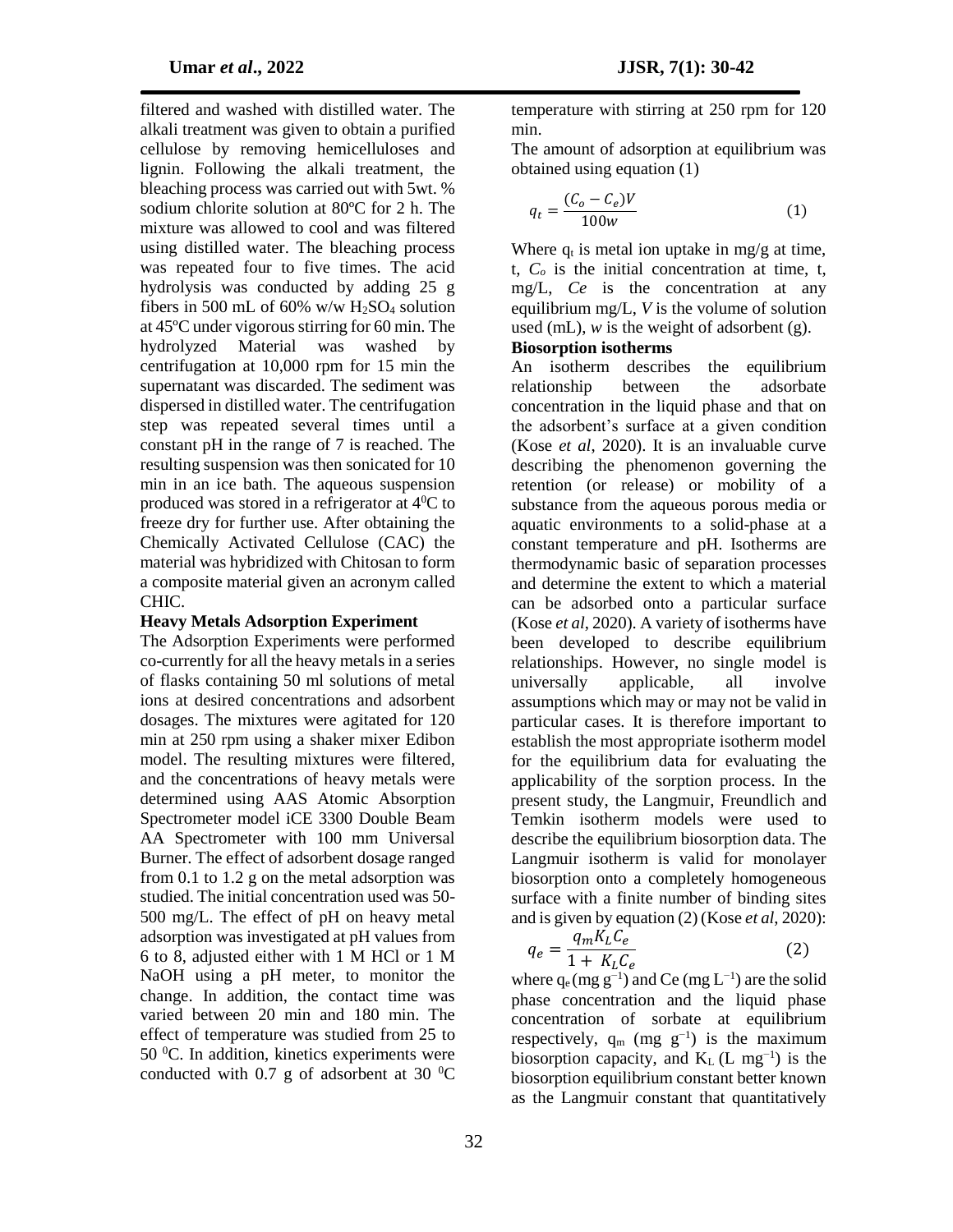reflects the affinity between the sorbate and the bio sorbent.

The Freundlich isotherm is an empirical equation applicable to non-ideal biosorption on heterogeneous surfaces and is expressed by the following equation (3):

$$
q_e = K_F C_e^{1/n} \tag{3}
$$

where  $q_e$  is the equilibrium sorbate concentration on the bio sorbent (mg  $g^{-1}$ ), Ce is the equilibrium sorbate concentration in solution (mg L<sup>-1</sup>), K<sub>F</sub> (mg g<sup>-1</sup>) (L g<sup>-1</sup>) 1/n is the Freundlich constant related to sorption capacity and n is the heterogeneity factor.

The Temkin isotherm model assumes that the decline of the heat of sorption as a function of temperature is linear and has the following formulation (equation 4) (Kose *et al*, 2020).:

 $q_e = B_T \ln(K_T C_e)$ ) (4) where qe is the equilibrium adsorbate concentration on the bio sorbent (mg  $g^{-1}$ ),  $C_e$ is the equilibrium adsorbate concentration in solution (mg  $L^{-1}$ ) and  $K_T$  ( $L g^{-1}$ ) and  $B_T$  are the Temkin constants.

### **Bio-sorption kinetics**

The information of the kinetics of any biosorption process is vital since the kinetics defines the uptake rate of sorbate which in turn controls the residence time of the sorbate at the solid–solution interface (Ghosh Suchhand 2011). Therefore, the results obtained from the experiments were used to study the kinetics of metal ions biosorption. The kinetics of the metal ions biosorption onto Composite adsorbent of Chemically Activated Cellulose and Chitosan (CHIC) was analyzed using the pseudo-First-order and pseudo-second-order models. The pseudo-first-order and pseudosecond-order models are frequently used to analyze biosorption data and are expressed as:  $\ln(q_e - q_t) = \ln(q_e) - k_1$  (5) Where  $q_t$  and  $q_e$  are the amounts of metal ions adsorbed (mg/g) at time t, and at equilibrium,

respectively,  $k_1$  is the rate constant of pseudofirst-order equation  $(min^{-1})$ 

$$
\frac{1}{q_e - q_t} = \frac{1}{q_e} + k_2 t \tag{6}
$$

Where,  $q_t$  and  $q_e$  are the amounts of metal ions adsorbed  $(mg/g)$  at time t, and at equilibrium, respectively,  $k_2$  is the rate constant of pseudosecond-order equation (g/mg min).

Elovich kinetic model was developed by Zeldowitsch (Perez *et al*, 2009) assuming actual solid adsorbent surfaces as energetically heterogeneous and no interactions among the adsorbed species. The linearized form is given as:

$$
q_t = \frac{1}{\beta} \ln(\alpha \beta) + \frac{1}{\beta} \ln(t) \tag{7}
$$

Where,  $\alpha$  is the initial adsorption rate (mg/min) and ß is related to the extent of surface coverage and the activated energy for chemisorption (g/mg). A plot of q versus ln (t) gives a linear trace with a slope of (1/ß) and an intercept of  $1/B \ln(aB)$ ,  $q_t$  and  $q_e$  are the amounts of metal ions adsorbed (mg  $g^{-1}$ ) at time t, and at equilibrium, respectively.

### **Results and Discussion Bio-sorption isotherms**

The adsorption data was analyzed by fitting to isotherm models using Langmuir, Freundlich and Temkin. The isotherm experiments were carried out at 303 K with  $50 - 500 \mu g/L$ concentrations, at solution pH 6.0 and Composite adsorbent of Chemically Activated Cellulose and Chitosan CHIC dosage of 6.0 g/L. The isotherm constants determined are tabulated in Table 1. Fig. 1-5 shows the plots comparing the Langmuir, Freundlich and Temkin isotherm models with the experimental data for the biosorption of the Heavy metals onto Composite adsorbent of Chemically Activated Cellulose and Chitosan CHIC.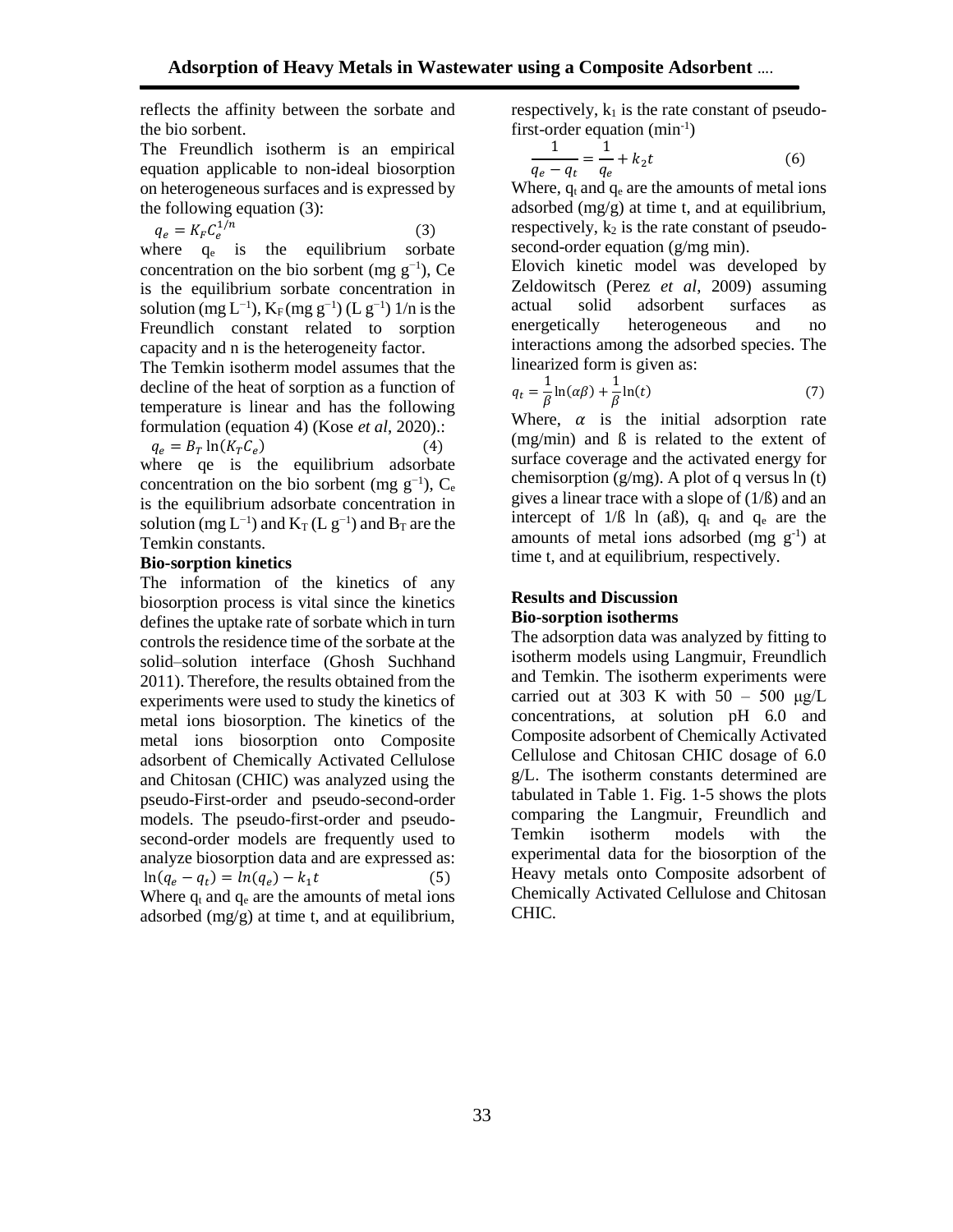| Table 1: Isotherm Parameters for the Adsorption of heavy metals onto CHIC at 30° |                 |         |         |        |         |  |  |  |
|----------------------------------------------------------------------------------|-----------------|---------|---------|--------|---------|--|--|--|
| <b>Models</b>                                                                    | <b>Chromium</b> | Cadmium | Copper  | Lead   | Iron    |  |  |  |
| Langmuir                                                                         |                 |         |         |        |         |  |  |  |
| $q_{max}(mg/g)$                                                                  | 10.990          | 10.500  | 9.172   | 10.421 | 6.506   |  |  |  |
| b(L/mg)                                                                          | 0.063           | 0.029   | 0.061   | 0.067  | 0.071   |  |  |  |
| $R_L$                                                                            | 0.725           | 0.749   | 0.681   | 0.706  | 0.861   |  |  |  |
| $R^2$                                                                            | 0.959           | 0.914   | 0.939   | 0.916  | 0.579   |  |  |  |
| Freundlich                                                                       |                 |         |         |        |         |  |  |  |
| $K_F(L/g)$                                                                       | 1.309           | 1.248   | 1.207   | 0.983  | 1.345   |  |  |  |
| N                                                                                | 3.187           | 3.092   | 3.001   | 2.312  | 3.213   |  |  |  |
| 1/n                                                                              | 0.314           | 0.323   | 0.333   | 0.433  | 0.261   |  |  |  |
| $\mathbb{R}^2$                                                                   | 0.990           | 0.977   | 0.945   | 0.944  | 0.992   |  |  |  |
| <b>Temkin</b>                                                                    |                 |         |         |        |         |  |  |  |
| $K_T(L/mg)$                                                                      | 0.309           | 0.168   | 0.391   | 0.714  | 0.747   |  |  |  |
| $b_T$ (J/mol)                                                                    | 897.000         | 919.000 | 120.000 | 12.000 | 201.000 |  |  |  |
| $R^2$                                                                            | 0.915           | 0.944   | 0.922   | 0.961  | 0.913   |  |  |  |



 **Figure 1: Langmuir, Freundlich and Temkin isotherm for Chromium Adsorption**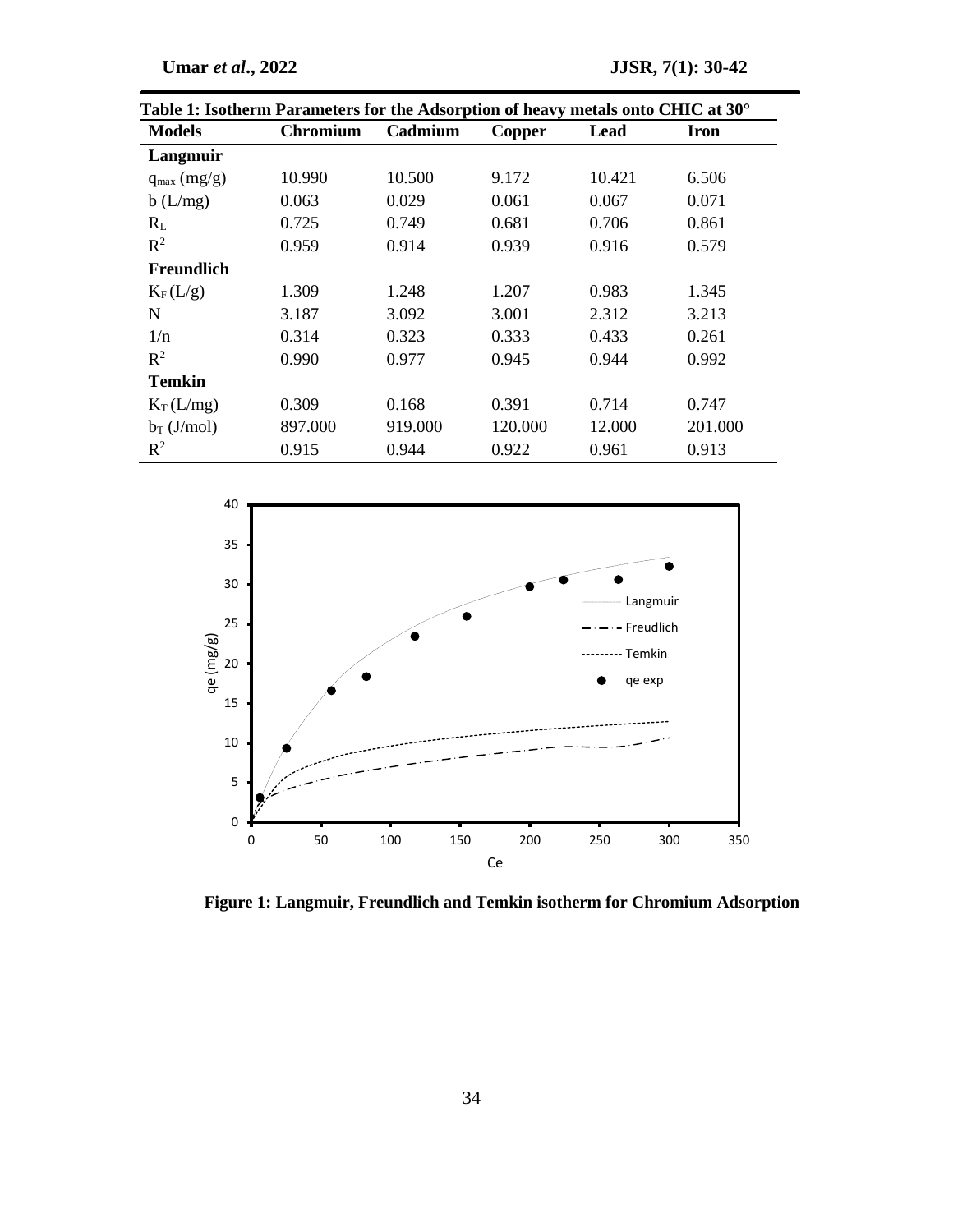

 **Figure 2: Langmuir, Freundlich and Temkin isotherm for Cadmium Adsorption**



 **Figure 3: Langmuir, Freundlich and Temkin isotherm for Copper Adsorption**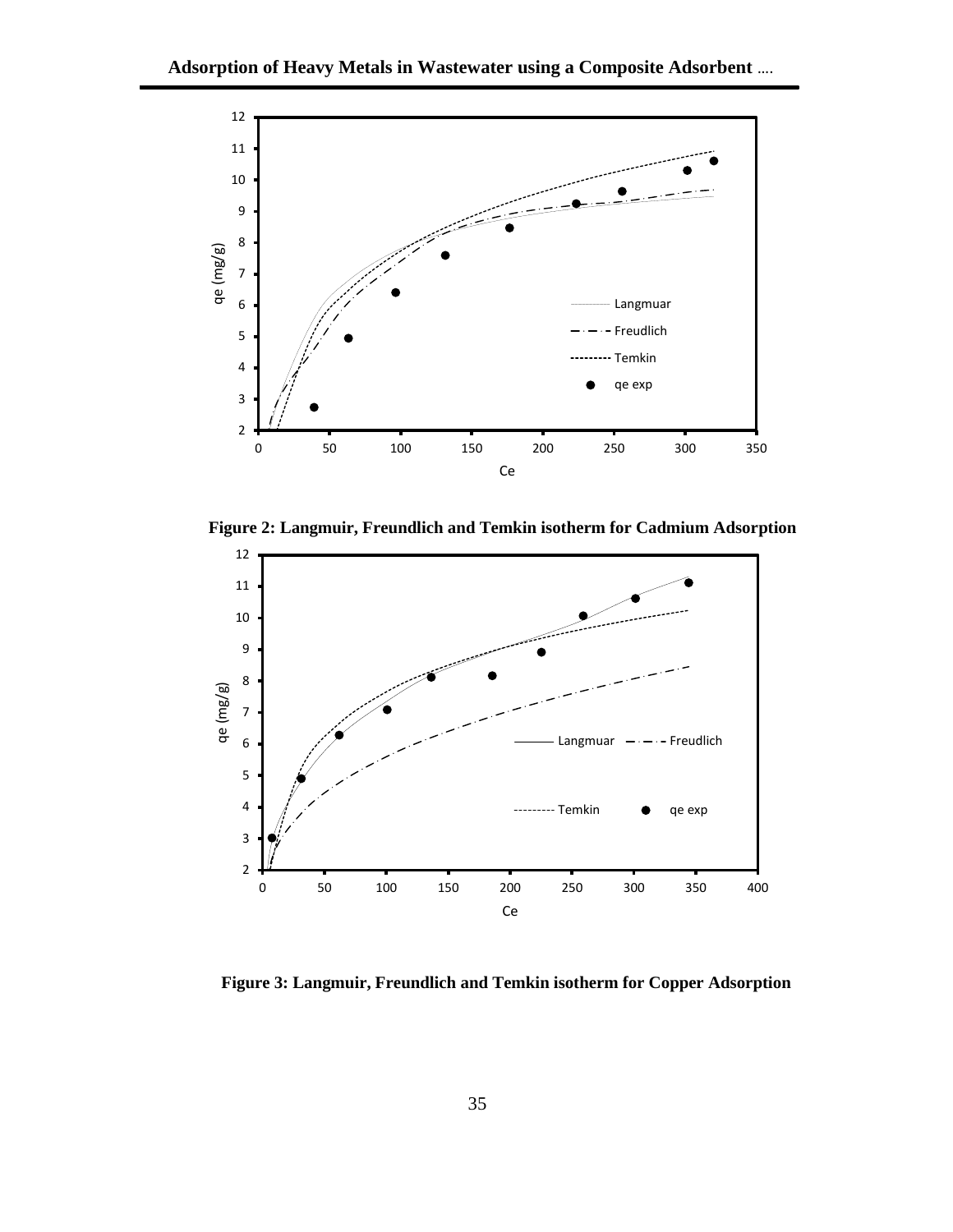

 **Figure 4: Langmuir, Freundlich and Temkin isotherm for Lead Adsorption**



 **Figure 5: Langmuir, Freundlich and Temkin isotherm for Iron Adsorption**

In general, an adsorption isotherm is an important curve describing the phenomenon governing the retention (or release) or mobility of a substance from the aqueous porous media or aquatic environments to a solid-phase at a constant temperature and pH. In this study, three adsorption isotherm

models (Langmuir, Freundlich and Temkin) were fitted to experimental equilibrium data for heavy metals adsorption of (Cr, Cd, Cu, Pb and Fe). The results are made known in (Table 1) and the modelled isotherms are plotted in Figure 1-5. The Adsorption equilibrium isotherms were analyzed using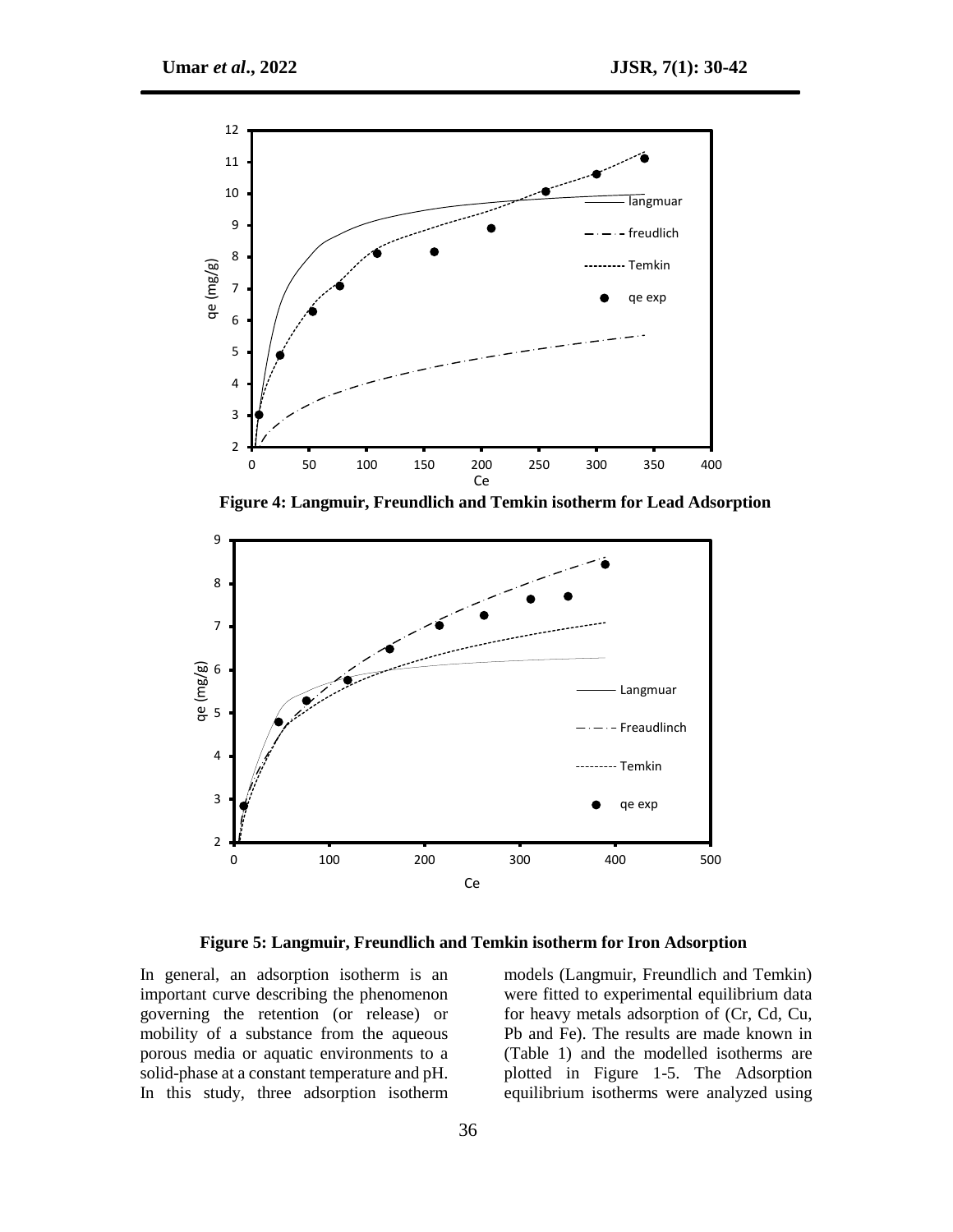the Langmuir, Freundlich and Temkin isotherm model. Adsorption data of Chromium, Copper, Cadmium and Iron were well fitted into Freundlich isotherm model and the adsorption data of Lead was well fitted in Temkin isotherm model Freundlich isotherm model displays an excellent fit to the experimental data of Chromium, Copper, Cadmium and Iron with a coefficient of determination of 0.990, 0.977, 0.945 and 0.992 respectively.

The agreement of the Freundlich model to the equilibrium data could indicate multilayer adsorption by the CHIC surface that could contain a finite number of identical sites. In addition, the value of *1/n* was below unity indicating that the surface of the adsorbate was heterogeneous, multilayer and the mechanism of adsorption was a chemisorption process. The fractional value of *1/n* indicates the surface of adsorbent is of heterogeneous type with an exponential distribution of energy sites (Onwu and Ogah, 2010). The value of 1/n less than 1 (Table 1) is indicative of favorable adsorption (Vaishnav *et al*, 2012). A smaller value of 1*/n*  indicates better adsorption mechanism and formation of relatively stronger bond between adsorbate and adsorbent. The magnitude of *n* gives a measure of favorability of adsorption. The values of *n* between 1 and 10 (i.e., $1/n$  less than 1) represents a favorable sorption. For the present study the value of *n* also presented the same trend representing a beneficial sorption for all the metals. The values of  $K_F$  were found to be 1.345 L/g implying that there was high uptake of the metal ions unto the CHIC surface. The higher the value of  $K_F$  the greater the adsorption intensity (Zhang *et al*, 2012). The higher  $K_F$  values exhibit by the adsorption of Fe suggests that Fe has greater adsorption tendency towards the adsorbent than Cr, Cd, Cu and Pb (Xiong *et al*, 2010).

However, the Temkin model also fitted well to the equilibrium data of Lead with a coefficient of determination of 0.961 respectively. Temkin isotherm model considers the effects of indirect adsorbate/adsorbate interactions on the adsorption process; it is also assumed that the

heat of adsorption of all molecules in the layer decreases linearly as a result of increase surface coverage. The Temkin isotherm model assumes that the adsorption heat of all molecules decreases linearly with the increase in coverage of the adsorbent surface, and that adsorption is characterized by a uniform distribution of binding energies, up to a maximum binding energy (Subbaiah *et al.*, 2009). If heat of sorption value is less than 1.0 kcal/mol, then physical adsorption is occurring. And when the value is between 20-50 kcal/mol, then chemical adsorption occurs. If heat of sorption value is in-between (1 - 20 kcal/mol), then both physical and chemical adsorptions are involved in the adsorption. From Temkin isotherm the value of the adsorption binding energy from Table 1. The estimated value binding energy for the present study was found to be in the range 0.292 Kcal/mol for Lead with this finding the binding energy is physical adsorption for Lead.

## **Biosorption kinetics**

In order to investigate the mechanism of adsorption and its potential rate-controlling steps that include mass transport and chemical reaction processes, kinetic models are exploited to test the experimental data. In this study, the experimental equilibrium data of the adsorption of Heavy metals (Cr, Cd, Cu, Pb and Fe) onto Composite adsorbent of Chemically Activated Cellulose and Chitosan CHIC at initial concentrations of 50 – 500 mg/L was examined at different time intervals at 30◦C. The experimental data were analyzed by the pseudo-first-order, pseudo-second-order kinetic model and Elovich model. Table 2 (a-e) present the results of fitting experimental data with pseudo-first-order, pseudo-second-order model and Elovich model using correlation coefficient  $(R^2)$ . The results suggest that pseudo-first-order kinetic model fitted well to the corresponding data of Cd, Pb and Fe while pseudo Second-order model fitted well to the corresponding data of Cu and Cr respectively. The theoretical q<sub>e cal</sub> values are closer to the experimental  $q_{e}$   $_{exp}$  values reinforcing the applicability of this model, the equilibrium plots of the analysis are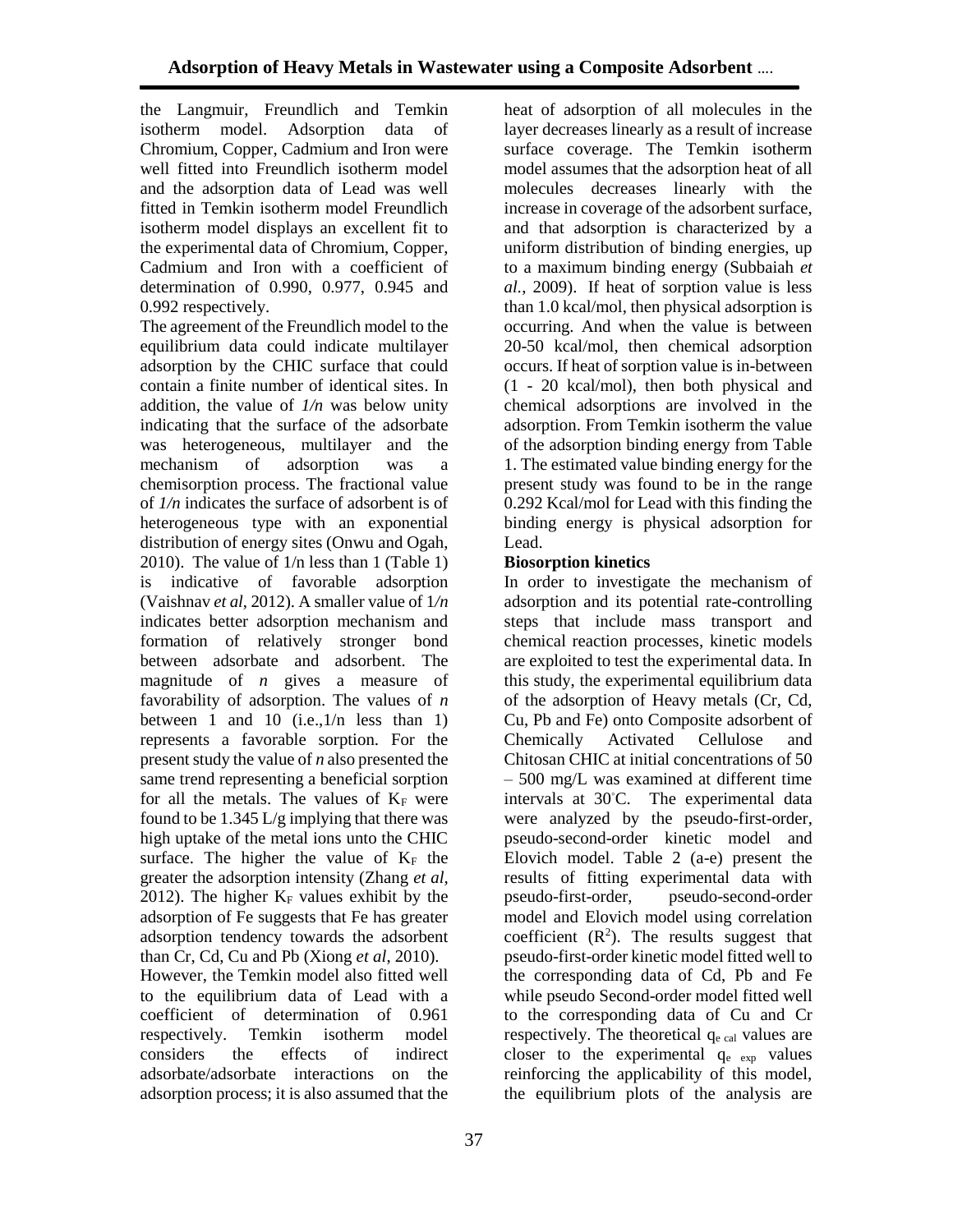shown in Fig. 6 (a-e) and all the  $R^2$  values are shown in Table 2 (a-e), confirming the applicability of models. The  $qe_{exp}$ ,  $qe_{cal}$ ,  $K_1$ and K<sup>2</sup> values were calculated from slope and intercept of the plots, respectively and are listed in Table 2. Further the kinetic data was fitted to the Elovich equation. The Elovich

equation assumes that the solid surface-active sites are heterogeneous in nature and therefore, exhibit different activation energies for chemisorption (Perez *et al*, 2009). The Elovich plot (qt vs. ln t) are shown in Fig. 2 (a-e). The values of the coefficients α and β are listed in Table 2 (a-e).

|        |                |                         |                |                           |                         |                | <b>Elovich</b>             |                      |                |  |
|--------|----------------|-------------------------|----------------|---------------------------|-------------------------|----------------|----------------------------|----------------------|----------------|--|
| (mg/g) | $K_1$<br>(1/h) | <b>Qe cal</b><br>(mg/g) | $\mathbb{R}^2$ | $K_2$<br>(g/mg,min)       | <b>Ge</b> cal<br>(mg/g) | $\mathbb{R}^2$ | β<br>(mg/g)                | $\alpha$<br>(mg/min) | $\mathbb{R}^2$ |  |
| 3.140  | 0.030          | 1.660                   | 0.659          | 0.017                     | 4.778                   | 0.984          | 0.768                      | 0.658                | 0.879          |  |
| 5.340  | 0.014          | 2.300                   | 0.140          | 0.007                     | 8.382                   | 0.969          | 1.536                      | 0.179                | 0.879          |  |
| 6.610  | 0.131          | 7.320                   | 0.956          | 0.004                     | 10.846                  | 0.939          | 2.248                      | 0.071                | 0.877          |  |
| 8.390  | 0.058          | 17.370                  | 0.940          | 0.007                     | 12.642                  | 0.989          | 2.938                      | 0.050                | 0.879          |  |
| 9.470  | 0.069          | 3.310                   | 0.878          | 0.001                     | 16.722                  | 0.877          | 3.505                      | 0.036                | 0.877          |  |
| 10.380 | 0.047          | 10.350                  | 0.915          | 0.008                     | 15.385                  | 0.992          | 4.243                      | 0.023                | 0.875          |  |
| 10.730 | 0.047          | 10.350                  | 0.915          | 0.002                     | 15.576                  | 0.936          | 4.530                      | 0.019                | 0.866          |  |
| 12.560 | 0.043          | 11.890                  | 0.913          | 0.017                     | 11.628                  | 0.992          | 5.351                      | 0.016                | 0.858          |  |
| 13.320 | 0.046          | 13.070                  | 0.913          | 0.003                     | 16.234                  | 0.958          | 5.848                      | 0.014                | 0.865          |  |
| 14.280 | 0.048          | 14.390                  | 0.915          | 0.002                     | 19.841                  | 0.909          | 6.689                      | 0.010                | 0.879          |  |
|        | <b>Ge</b> exp  |                         |                | <b>Pseudo First-Order</b> |                         |                | <b>Pseudo Second-Order</b> |                      |                |  |

### **Table 2 (b): Kinetic Models Constants Parameters for Cadmium adsorption on CHIC**

|                          |                         | <b>Pseudo First-Order</b> |                         | <b>Pseudo Second-Order</b> |                              |                         | Elovich        |             |                      |                |
|--------------------------|-------------------------|---------------------------|-------------------------|----------------------------|------------------------------|-------------------------|----------------|-------------|----------------------|----------------|
| $\mathbf{C}_0$<br>(mg/L) | <b>Ge</b> exp<br>(mg/g) | $K_1$<br>(1/h)            | <b>Qe cal</b><br>(mg/g) | $\mathbb{R}^2$             | K <sub>2</sub><br>(g/mg.min) | <b>Qe cal</b><br>(mg/g) | $\mathbb{R}^2$ | β<br>(mg/g) | $\alpha$<br>(mg/min) | $\mathbb{R}^2$ |
| 50.000                   | 2.745                   | 0.051                     | 3.004                   | 0.970                      | 0.008                        | 4.880                   | 0.952          | 0.944       | 0.191                | 0.969          |
| 100.000                  | 4.947                   | 0.048                     | 5.402                   | 0.963                      | 0.002                        | 9.017                   | 0.839          | 1.886       | 0.000                | 0.969          |
| 150.000                  | 6.409                   | 0.056                     | 6.446                   | 0.943                      | 0.002                        | 12.642                  | 0.876          | 2.831       | 0.030                | 0.969          |
| 200.000                  | 7.594                   | 0.050                     | 16.479                  | 0.949                      | 0.004                        | 13.055                  | 0.955          | 3.775       | 0.018                | 0.969          |
| 250.000                  | 8.470                   | 0.038                     | 5.393                   | 0.904                      | 0.002                        | 15.479                  | 0.941          | 4.719       | 0.013                | 0.969          |
| 300.000                  | 9.248                   | 0.041                     | 9.892                   | 0.907                      | 0.003                        | 16.103                  | 0.958          | 5.179       | 3.577                | 0.963          |
| 350.000                  | 9.642                   | 0.044                     | 8.050                   | 0.901                      | 0.006                        | 13.245                  | 0.956          | 5.089       | 0.011                | 0.913          |
| 400.000                  | 10.307                  | 0.039                     | 12.441                  | 0.906                      | 0.001                        | 17.986                  | 0.849          | 5.945       | 0.009                | 0.922          |
| 450.000                  | 10.611                  | 0.038                     | 13.803                  | 0.905                      | 0.008                        | 10.753                  | 0.984          | 6.638       | 0.008                | 0.919          |
| 500.000                  | 10.849                  | 0.049                     | 12.308                  | 0.873                      | 0.007                        | 9.940                   | 0.978          | 7.376       | 0.007                | 0.919          |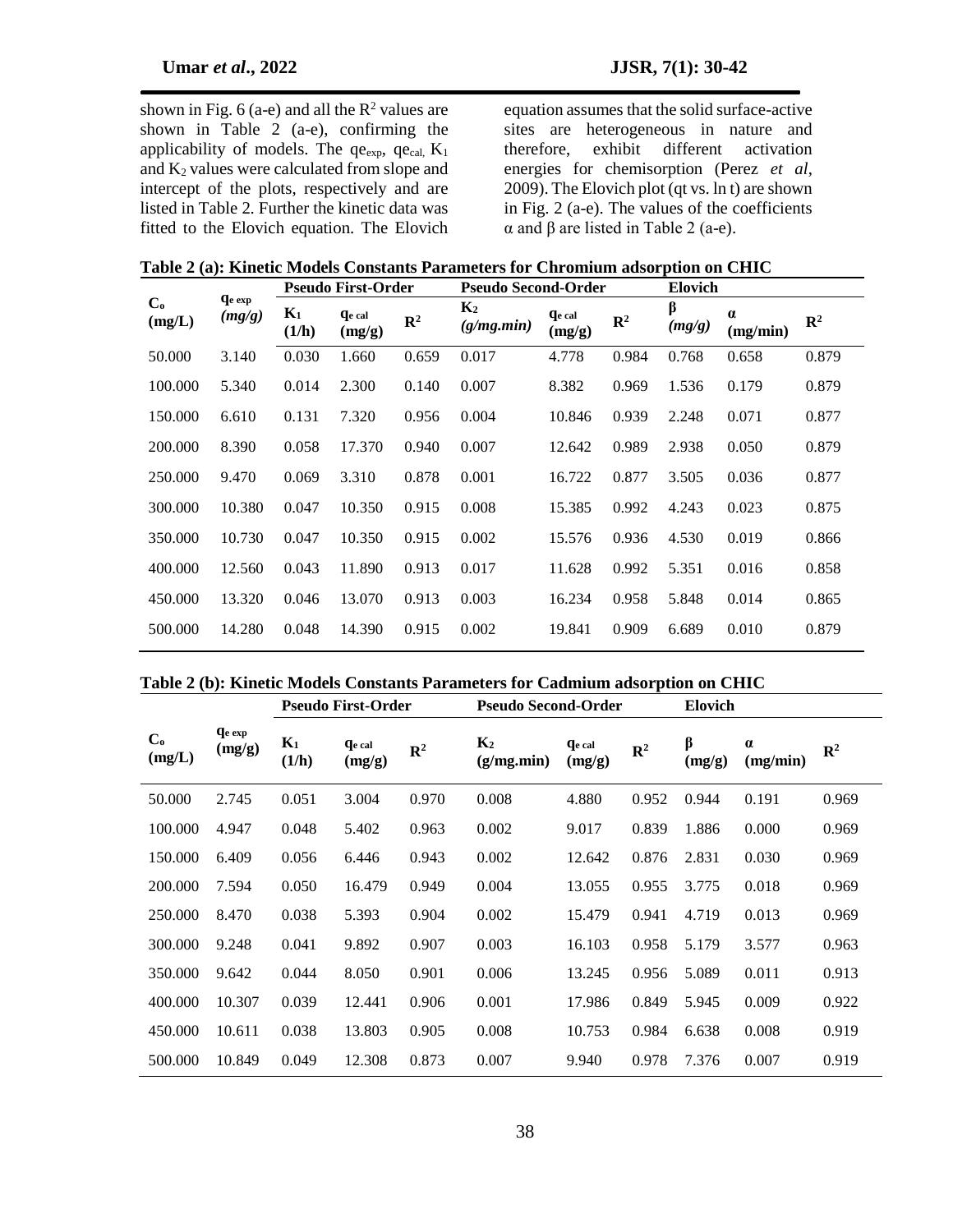|                           |                       | <b>Pseudo First-Order</b> |                                |                | <b>Pseudo Second-Order</b> |                       |                | <b>Elovich</b>    |                      |                |
|---------------------------|-----------------------|---------------------------|--------------------------------|----------------|----------------------------|-----------------------|----------------|-------------------|----------------------|----------------|
| $\mathcal{C}_o$<br>(mg/L) | $q_{e\exp}$<br>(mg/g) | $K_I$<br>(1/h)            | <i><b>Ge</b></i> cal<br>(mg/g) | $\mathbb{R}^2$ | $K_2(g)$<br>mg.min)        | $q_{e}$ cal<br>(mg/g) | $\mathbb{R}^2$ | $\beta$<br>(mg/g) | $\alpha$<br>(mg/min) | $\mathbb{R}^2$ |
| 50.000                    | 3.024                 | 0.032                     | 1.659                          | 0.579          | 0.015                      | 4.737                 | 0.983          | 0.726             | 0.751                | 0.952          |
| 100.000                   | 4.904                 | 0.073                     | 3.725                          | 0.679          | 0.006                      | 7.874                 | 0.962          | 1.452             | 0.157                | 0.952          |
| 150.000                   | 6.285                 | 0.025                     | 2.324                          | 0.335          | 0.003                      | 10.661                | 0.926          | 2.178             | 3.301                | 0.952          |
| 200.000                   | 7.094                 | 0.019                     | 3.161                          | 0.094          | 0.002                      | 12.516                | 0.899          | 2.904             | 0.031                | 0.952          |
| 250.000                   | 8.119                 | 0.007                     | 1.083                          | 0.015          | 0.003                      | 11.274                | 0.948          | 3.630             | 0.014                | 0.952          |
| 300.000                   | 8.171                 | 0.016                     | 1.856                          | 0.160          | 0.005                      | 11.723                | 0.966          | 4.241             | 0.011                | 0.946          |
| 350.000                   | 8.913                 | 0.128                     | 15.149                         | 0.947          | 0.008                      | 13.661                | 0.974          | 4.991             | 0.009                | 0.946          |
| 400.000                   | 10.071                | 0.108                     | 14.237                         | 0.960          | 0.002                      | 16.474                | 0.941          | 5.645             | 0.008                | 0.945          |
| 450.000                   | 10.619                | 0.099                     | 14.664                         | 0.957          | $-0.138$                   | 15.723                | 0.985          | 6.086             | 0.008                | 0.933          |
| 500.000                   | 11.119                | 0.099                     | 16.292                         | 0.957          | 0.001                      | 20.746                | 0.882          | 6.762             | 0.007                | 0.933          |

**Table 2 (c): Kinetic Models Constants Parameters for Copper adsorption on CHIC**

**Table 2 (d): Kinetic Models Constants Parameters for Lead adsorption on CHIC**

|                   |                         | <b>Pseudo First-Order</b> |                         |                | <b>Pseudo Second-Order</b> |                         |                | <b>Elovich</b>    |                      |                |  |
|-------------------|-------------------------|---------------------------|-------------------------|----------------|----------------------------|-------------------------|----------------|-------------------|----------------------|----------------|--|
| $C_{o}$<br>(mg/L) | <b>Qe exp</b><br>(mg/g) | $K_1$<br>(1/h)            | <b>Ge</b> cal<br>(mg/g) | $\mathbb{R}^2$ | $K_2$<br>(g/mg,min)        | <b>Qe cal</b><br>(mg/g) | $\mathbb{R}^2$ | $\beta$<br>(mg/g) | $\alpha$<br>(mg/min) | $\mathbb{R}^2$ |  |
| 50.000            | 3.024                   | 0.048                     | 3.022                   | 0.969          | 0.008                      | 4.880                   | 0.952          | 0.989             | 0.177                | 0.938          |  |
| 100.000           | 4.904                   | 0.039                     | 5.592                   | 0.964          | 0.002                      | 9.017                   | 0.839          | 1.979             | 0.057                | 0.938          |  |
| 150.000           | 6.285                   | 0.062                     | 6.282                   | 0.948          | 0.002                      | 12.642                  | 0.876          | 2.969             | 0.026                | 0.938          |  |
| 200.000           | 7.094                   | 0.049                     | 16.325                  | 0.951          | 0.004                      | 13.054                  | 0.955          | 3.959             | 0.017                | 0.938          |  |
| 250.000           | 8.119                   | 0.043                     | 8.702                   | 0.905          | 0.002                      | 15.479                  | 0.941          | 4.949             | 0.011                | 0.938          |  |
| 300.000           | 8.171                   | 0.012                     | 20.023                  | 0.866          | 0.003                      | 16.103                  | 0.958          | 5.416             | 0.009                | 0.908          |  |
| 350.000           | 8.913                   | 0.051                     | 10.188                  | 0.919          | 0.006                      | 13.245                  | 0.956          | 5.670             | 0.000                | 0.851          |  |
| 400.000           | 10.071                  | 0.061                     | 11.414                  | 0.928          | 0.001                      | 17.986                  | 0.849          | 6.507             | 0.006                | 0.854          |  |
| 450.000           | 10.619                  | 0.097                     | 14.480                  | 0.957          | 0.732                      | 1.107                   | 0.984          | 6.823             | 0.005                | 0.821          |  |
| 500.000           | 11.119                  | 0.097                     | 16.088                  | 0.957          | 0.007                      | 9.940                   | 0.978          | 7.558             | 0.005                | 0.819          |  |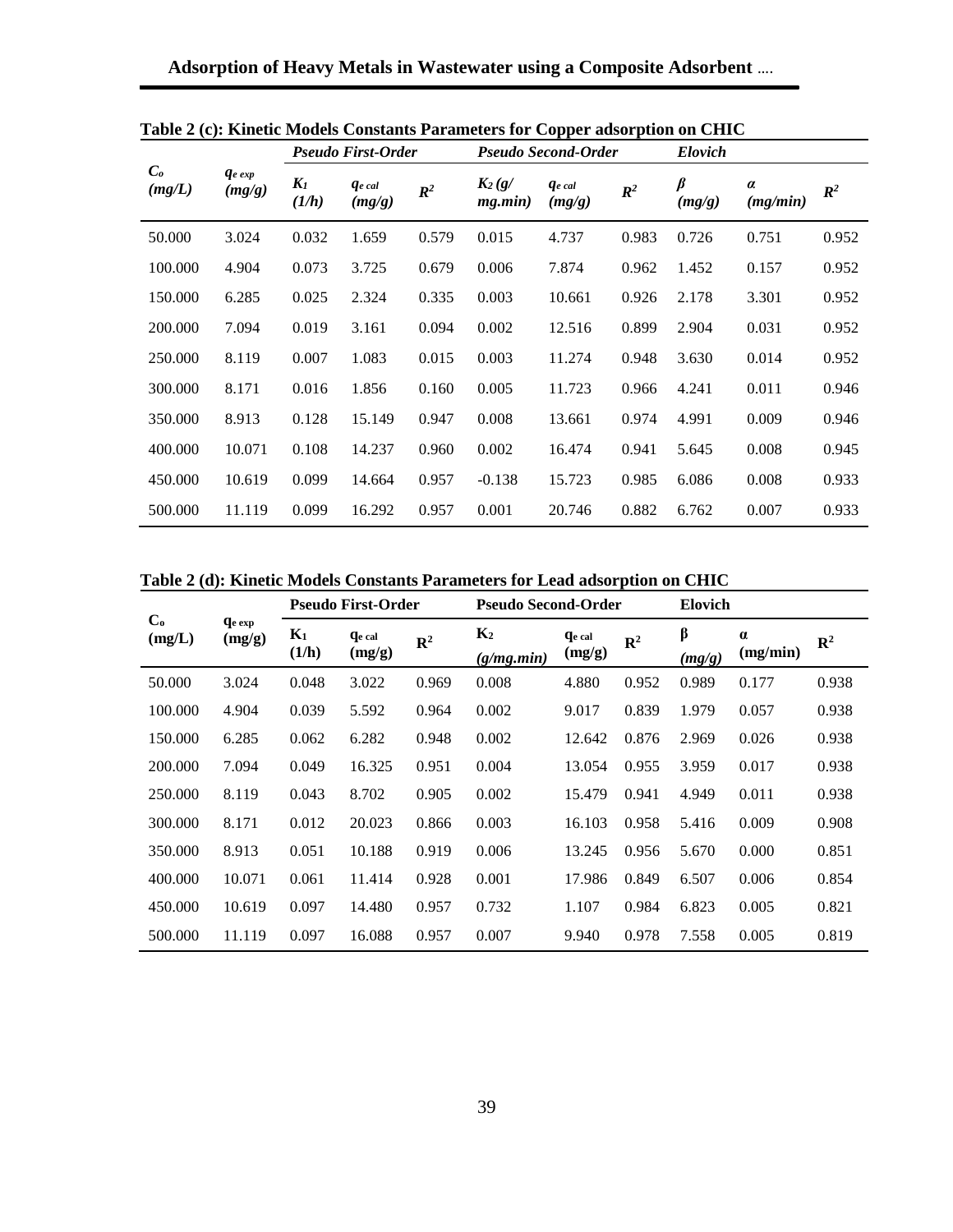|                           |                        | <b>Pseudo First-Order</b> |                          |                | <b>Pseudo Second-Order</b> |                         |                | <b>Elovich</b> |               |                |  |
|---------------------------|------------------------|---------------------------|--------------------------|----------------|----------------------------|-------------------------|----------------|----------------|---------------|----------------|--|
| $\mathcal{C}_o$<br>(mg/L) | $q_{e\ exp}$<br>(mg/g) | $K_I$<br>(1/h)            | <b>q</b> e cal<br>(mg/g) | $\mathbb{R}^2$ | $K_2$<br>(g/mg.<br>min)    | <b>Ge</b> cal<br>(mg/g) | $\mathbb{R}^2$ | β<br>(mg/g)    | а<br>(mg/min) | $\mathbb{R}^2$ |  |
| 50.000                    | 2.843                  | 0.077                     | 3.175                    | 0.966          | 0.013                      | 4.354                   | 0.973          | 0.663          | 0.746         | 0.931          |  |
| 100.000                   | 4.791                  | 0.103                     | 6.865                    | 0.929          | 0.005                      | 7.062                   | 0.932          | 1.326          | 4.181         | 0.931          |  |
| 150.000                   | 5.286                  | 0.131                     | 7.323                    | 0.956          | 0.003                      | 10.224                  | 0.916          | 1.989          | 0.076         | 0.931          |  |
| 200.000                   | 5.760                  | 0.073                     | 20.468                   | 0.916          | 0.002                      | 13.245                  | 0.896          | 2.652          | 0.049         | 0.931          |  |
| 250.000                   | 6.482                  | 0.058                     | 8.201                    | 0.925          | 0.001                      | 16.207                  | 0.874          | 3.315          | 0.035         | 0.931          |  |
| 300.000                   | 7.030                  | 0.052                     | 9.299                    | 0.920          | 0.001                      | 18.868                  | 0.787          | 3.978          | 0.022         | 0.931          |  |
| 350.000                   | 7.262                  | 0.049                     | 10.232                   | 0.918          | 0.001                      | 21.368                  | 0.712          | 4.641          | 0.000         | 0.931          |  |
| 400.000                   | 7.640                  | 0.017                     | 19.460                   | 0.880          | 0.001                      | 20.921                  | 0.737          | 5.304          | 0.011         | 0.931          |  |
| 450.000                   | 7.704                  | 0.089                     | 13.819                   | 0.952          | 0.002                      | 18.587                  | 0.868          | 5.967          | 0.008         | 0.931          |  |
| 500.000                   | 8.443                  | 0.089                     | 15.356                   | 0.952          | 0.001                      | 20.367                  | 0.878          | 6.630          | 3.267         | 0.931          |  |

**Table 2 (e): Kinetic Models Constants Parameters for iron adsorption on CHIC**

#### **Conclusion**

In this study, a composite adsorbent Composite adsorbent of Chemically Activated Cellulose and Chitosan (CHIC) was tested and evaluated as a possible adsorbent for removal of Heavy metals in wastewater using batch sorption technique. Experimental equilibrium data of Chromium, Copper, Cadmium and Iron followed the Freundlich model, while the Adsorption of Lead followed the xTemkin model. The fit with the Freundlich model, indicating multilayer sorption on a heterogeneous surface. The higher the  $K_F$  value the greater the adsorption intensity. The higher  $K_F$  values exhibited by the adsorption of Fe suggests that Fe has greater adsorption tendency towards the adsorbent. The maximum multilayer sorption capacity at 303K was estimated to be  $1.345 \text{ L/g}$ . In addition, the value of *1/n* was below unity indicating that the surface of the adsorbate was heterogeneous, multilayer and the mechanism of adsorption was a chemisorption process. The adsorption kinetics of Chromium, Copper followed pseudo-second-order kinetic model and the adsorption kinetics Cadmium, Lead and Iron followed pseudo-First-order kinetic model. The theoretical  $q_{e}$  cal values are closer to the experimental qe exp values emphasizing the applicability of the models.

### **References**

- Anirudhan, T.S. and Radhakrishnan P.G. (2008). Thermodynamics and kinetics of (CU) II from aqueous solution onto a new cation exchanger derived from tamarind fruit shell. *J. Chem. Thermodyn.* 40: 702– 709.
- Chowdhury, S., Misra, R., Kushwaha, P. and Das, P., (2011). Optimum sorption isotherms by linear and nonlinear methods for safranin onto alkali-treated rice husk. *Biorem. J*. 15: 77–89.
- Eder, C.L., Matthew, A. A. and Fernando, M. M. (2015). Carbon nanomaterials as Adsorbent for Environmental and Biological Application. Kinetic and Equilibrium Models of Adsorption. pp 33-69
- Ezeonuegbu, B.A., Machido, D.A., Whong, C.M.Z., Japhet, W.S., Alexiou, A., Elazab, S.T., Qusty, N., Yaro, C.A. and Batiha, G.E. (2021). Agricultural waste of sugarcane bagasse as efficient adsorbent for lead and nickel removal from untreated wastewater: Biosorption, equilibrium isotherms, kinetics and desorption studies. *[Biotechnology](https://www.sciencedirect.com/journal/biotechnology-reports)  [Reports](https://www.sciencedirect.com/journal/biotechnology-reports).* 30(1): 00-614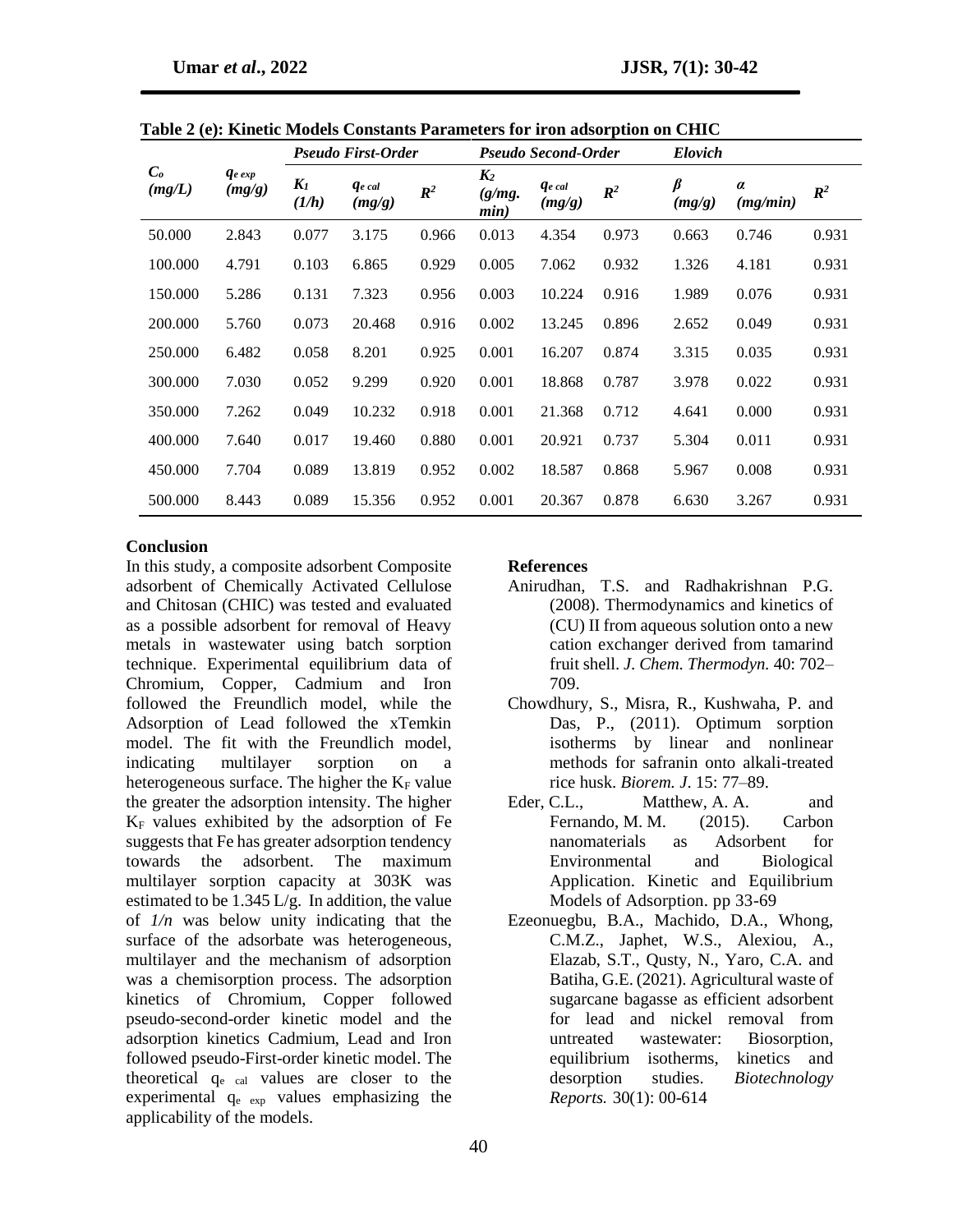- Ghosh, S. (2021). Fungi-mediated detoxification of heavy metals: In Recent Advancements in Bioremediation of Metal Contaminants, pp 205-219
- Hassan, W., Farooq, U., Ahmad, M., Athar, M., Khan, M.A. (2017). Isotherms and kinetics modelling of azo dyes adsorption. *A. J Chemistry*. pp 210-216
- Hina, K. and Jai P.N.R. (2016). Agricultural waste materials as bio sorbents for the removal of heavy metals and synthetic dyes– a review. *Octa Journal of Environmental Research.* 4(3): 208-229.
- Imran, A. and Gupta, V.K. (2006). Advances in water treatment by adsorption technology, *Nature Protocol*: 1(6):2661- 7
- Kabata –Pendias, A. (1995). Trace elements in soils and plants, CRC Press, Inc. Boca Raton, Florida, USA.: pp 3-18
- Kose, K., Mavalan, M., and Jeffrey, P. (2020). Application and Impact of nanocellulos based adsorbents. *Cellulose,* 27: 2967- 2990.
- Lu, D., Cao, Q., Li, X., Cao, X., Luo, F., Shao, W. (2009). Kinetics and Equilibrium of Cu (II) adsorption unto chemically modified orange peel cellulose bio sorbents. *Hydrometallurgy* 95: 145–152.
- Mahmoud, M.E., Hafez, O.F., Alrefaay, A. and Osman, M.M. (2010). New bio sorbent in removing some metals from industrial wastewater in El Mex Bay, Egypt. *Desalination* 253: 9–15.
- Onwu, F. K., and Ogah, S. I. (2010). Studies on the effect pf pH on the sorption oc Cadmium (II), Nickel (II), Lead (II) and Chromium(IV) from aqeous solution by afrivan white star. *African Journal of Biotechnology,* 9(42): 7086-7093.
- Ozer, A., Ozer, D. and Ozer, A. (2004). The adsorption of copper (II) ions onto Dehydrated Wheat Bran (DWB): Determination of The Equilibrium and thermodynamic parameters. *Process Biochem*. 39: 2183–2191.
- [Paul, B.T.,](https://www.ncbi.nlm.nih.gov/pubmed/?term=Tchounwou%20PB%5BAuthor%5D&cauthor=true&cauthor_uid=22945569) [Clement, G.Y.,](https://www.ncbi.nlm.nih.gov/pubmed/?term=Yedjou%20CG%5BAuthor%5D&cauthor=true&cauthor_uid=22945569) [Anita, K. P.](https://www.ncbi.nlm.nih.gov/pubmed/?term=Patlolla%20AK%5BAuthor%5D&cauthor=true&cauthor_uid=22945569) and [Dwayne, J.S.](https://www.ncbi.nlm.nih.gov/pubmed/?term=Sutton%20DJ%5BAuthor%5D&cauthor=true&cauthor_uid=22945569) (2012). Heavy Metals Toxicity and the Environment. National Institute of Health Public Access. 101:133-164
- Perez Marin, A.B., Aguilar, M.I., Meseguer V.F., Ortuno, J.F., Saez J., Llorens M. (2009). Biosorption of chromium (III) by orange (*Citrus sinensis*) waste: Batch and continuous studies. *Chem. Eng. J.* 155: 199–206.
- Rajesh, D. and Anju, H. (2011). Fungal biosorption – an alternative to meet the challenges of heavy metal pollution in aqueous solutions. *Environmental Technology*, 32(5): 467-491
- Singh, K.K., Rastogi, R. and Hasan, S.H. J. (2005). Removal of Cr (VI) from wastewater using rice bran. *Colloid Interface Sci.* 290: 61–68.
- Subbaiah, M.V., Vijaya, Y., Kumar, N.S., Reddy, A.S. and Krishnaiah, A. (2009). Biosorption of nickel from aqueous solutions by *Acacia leucocephala* bark: kinetics and equilibrium studies. *Colloids Surf. B* 74: 260–265.
- Sud, D., Mahajan, G. and Kaur, M.P. (2008). Agricultural waste material as potential adsorbent for sequestering heavy metal ions from aqueous solutions- A review. *Bioresource. Technol.* 99: 6017–6027
- Vaishnav, V., Chandra, S. and Kailash, D. (2012). Adsorption studies of zn from waste water using *Calotropis procera* as an adsorbent. *Res. J. Recent Sci*, 1:160- 165.
- Xiong, X.J., Menga, X.J. and Zhenga, T.L. (2010). Multiple environmental policies and pollution haven hypotheses: evidence from china's polluting industries. *J. Hazard. Mater.* 175: 241–246.
- Yao, Z.Y., Qi, J.H. and Wang, L.H. (2010). Removal of chromium (VI) from wastewater by nanoscale zero-valent iron particles supported on multiwalled carbon nanotubes. *J. Hazard. Mater*. 174: 137–143

Yinkang, Y., Gutha, Y., Chunjiang, L., Lingjub, K., Kaiguo, G. M., Grigory, V. Z. (2018). Removal of Pb(II) ions from aqueous media using epichlorohydrin crosslinked chitosan Schiff's base@Fe<sub>3</sub>O<sub>4</sub> (ECCSB@Fe<sub>3</sub>O<sub>4</sub>). *[International Journal of Biological](https://www.sciencedirect.com/journal/international-journal-of-biological-macromolecules)* 

*[Macromolecule](https://www.sciencedirect.com/journal/international-journal-of-biological-macromolecules)s*, [117:](https://www.sciencedirect.com/journal/international-journal-of-biological-macromolecules/vol/117/suppl/C) 1305-131. Zhang, S., Shao, T., Kose, H. S., and Karanfil,

T. (2012). Adsorption kinetics of